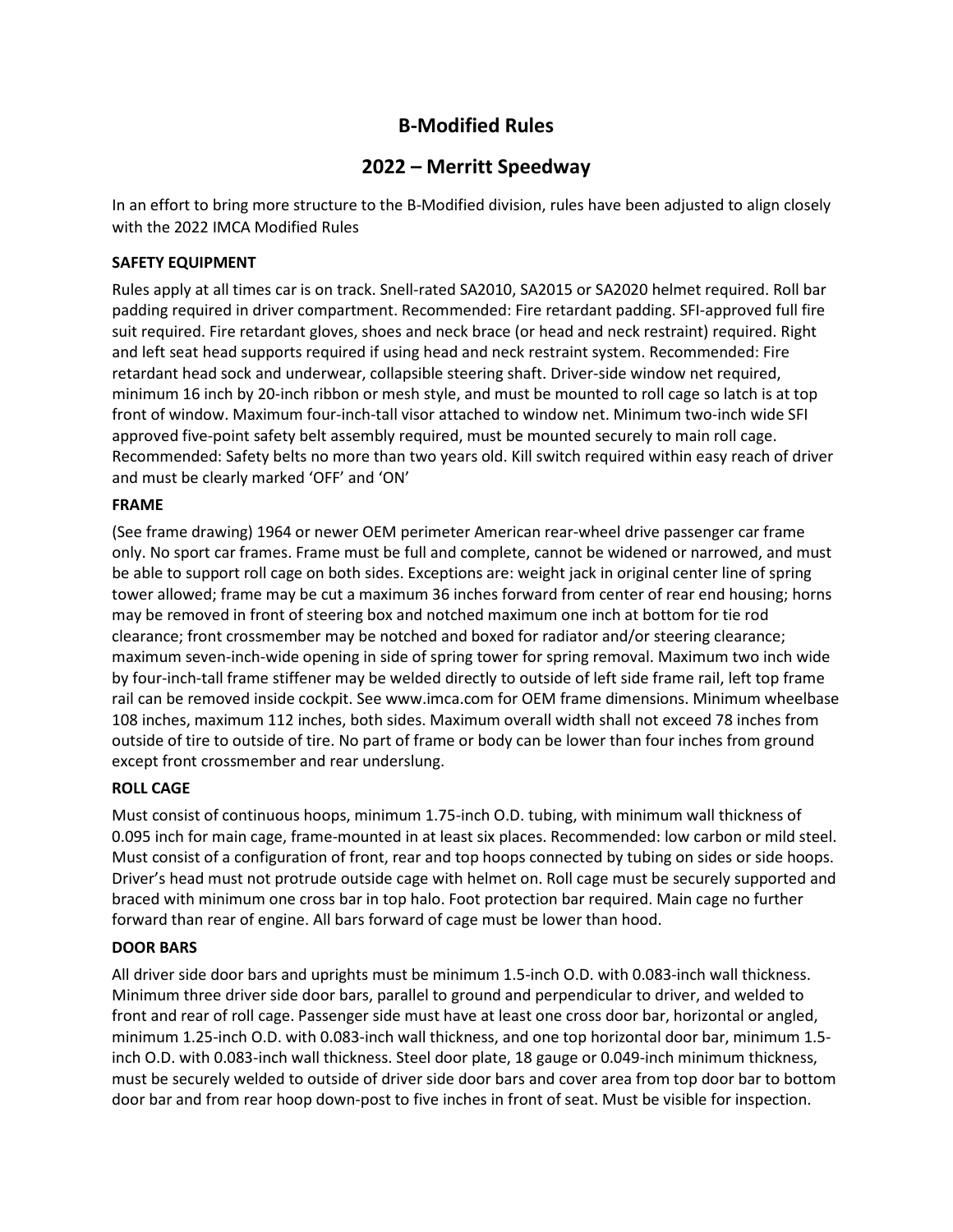#### **BODY**

(See diagram) No composite or plastic body panels allowed except roof rock guard and hood scoop. Body and interior deck must be same width, front to rear, and parallel to OEM frame. Aluminum nose panel must be flat. Maximum 2.250-inch side fins allowed on aluminum nose. IMCA-approved plastic nosepieces allowed. Nose must be mounted in an approved manner and can extend no higher than front top of hood. Nose piece must remain inside confines of front bumper (exception is plastic valance), same width front to back, and be no lower than four inches below frame horns. Cooling holes allowed. Engine compartment must remain open (no side panels). Hood must cover radiator, be level or sloped down at front, enclosed and maximum two inches above interior deck at rear. No panel in front of right door to engine compartment. No inner panels. No complete or half-car covers, rear tail cover allowed in personal pit area only. Must have front and rear roof support posts. Driver and passenger side windows must have at least 12-inch opening (height and width), measured at center of window, between lowest point at top and highest point at bottom. Sail panels may not extend ahead of back of seat. Solid sail panels only. Roof must be fiberglass or aluminum, full size, rounded down in all directions and mounted within 0.5 inch of rear roll cage. No dished roofs allowed. Driver roof hatch allowed. Maximum 1.5 inch rolled down rock guard allowed on roof front. Maximum four-inch roof sides allowed. Maximum one inch ridge down sides of roof. Maximum one-inch rear roof stiffener (must face down). One piece rear spoiler allowed with GM 604 crate engine only, maximum two inches in material height. Spoiler may have one-inch rear stiffener, minimum one inch down from top. Spoiler must be attached to rear of sail panels, with one optional two-inch by five- inch triangular center support. No fins, lips, wings or vortex generators allowed. Maximum four-inch plastic skirting allowed on bottom of doors, quarters and nose. No reflective doors or quarter panels. Body may be maximum one inch outside of rear tires (both sides) for clearance. Car number must be minimum four inches thick and 20 inches tall and clearly visible, on both sides and roof of car; six inches tall on front and rear.

#### **DRIVER COMPARTMENT**

Must have minimum three windshield bars in front of driver. Lexan or aluminum cowl panel in front of driver can be no wider than cockpit and no farther back than steering wheel. Minimum 0.125-inch aluminum, or 0.060-inch steel, complete floor pan required. Aluminum high-back seat only and must be bolted in, using minimum 0.375-inch bolts, next to left side frame rail and ahead of rear tires. Bottom of seat can be no lower than bottom of frame rail. Driver must be sealed off from track, driveline, engine, fuel cell, canisters and pumps. Oil coolers must not protrude above interior. Accumulators cannot be mounted between driver and left-side door bars. No driver-adjustable devices allowed while car is in competition except brake adjuster. No mirrors of any kind.

#### **FRONT SUSPENSION**

All components must be steel, unaltered OEM, in OEM location, and replaceable by OEM parts. Exceptions are: tube-type upper A-frames with or without aluminum or steel cross shaft, and mounts can be moved; stamped steel OEM replacement lower A-frames; rubber, nylon or steel lower A-frame bushings, no offset or bearing type; one welded shock mount on lower A-frame; no screw jack type shock mounts; OEM or OEM replacement rebuildable ball joints allowed. No screw-in lower ball joints. Lower A-frames must be right and left, and of same design. Lower A-frame mounts and bolt holes on frame must be within OEM specifications. No sway bar. Front drop chains allowed, mounted chassis or frame to lower A frame, must have slack during inspection. No unapproved stops of any kind allowed.

#### **STEERING**

No rack and pinion. All components must be steel, unaltered OEM, in OEM location. Exceptions are: outer tie rod end and adjustment sleeve may be replaced by a minimum 0.625 inch steel rod end and steel tube; spindles can be ground for brake caliper clearance only; unaltered, OEM or OEM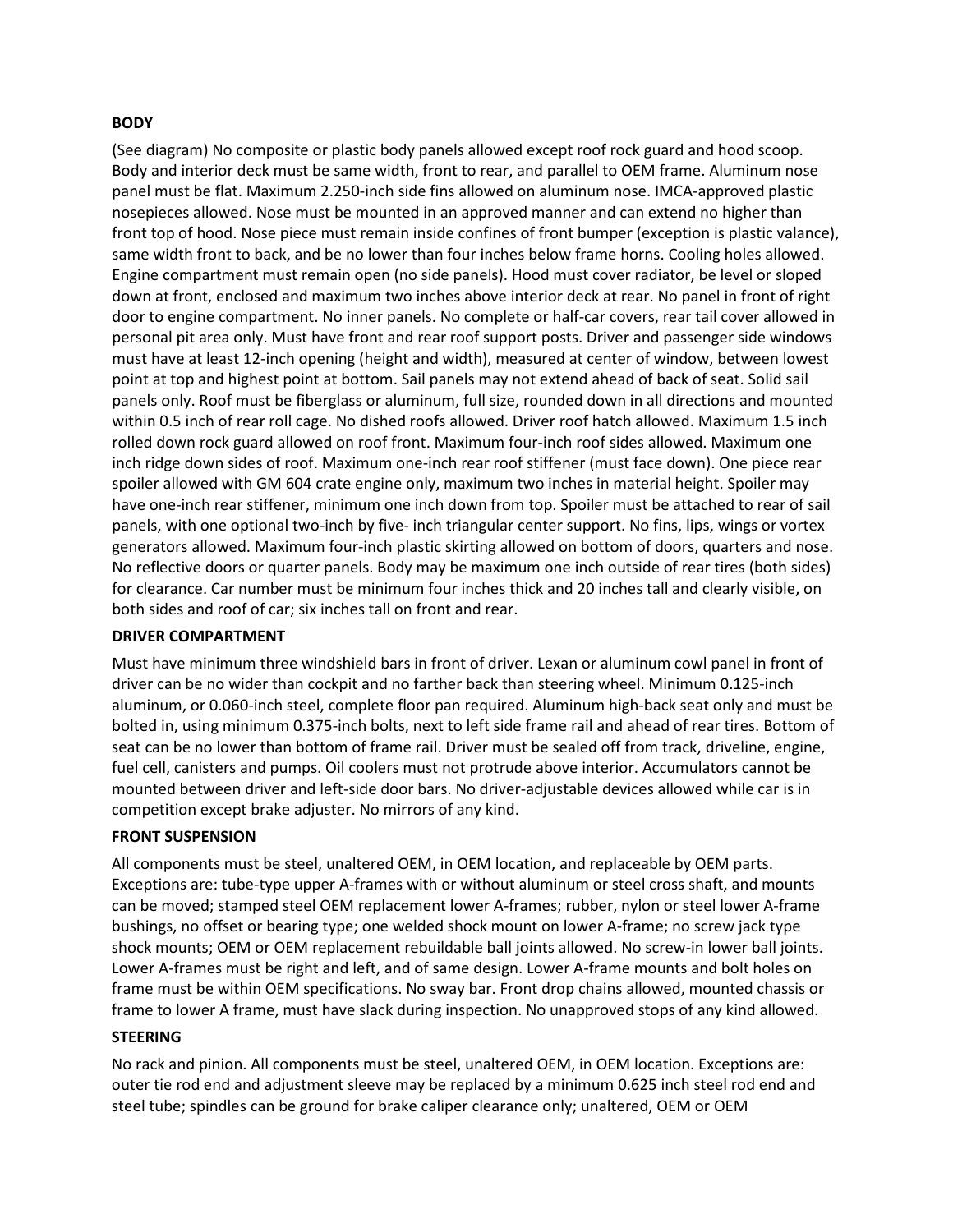replacement Pinto spindles with 'IMCA' raised cast; replacement spindle with Speedway Motors raised cast - part numbers 91034501 and 91034511; bolt on spindle savers allowed; steel steering shafts and knuckles only; driver compartment steering may be modified, must be kept on left side. Spindles must be right and left, and of same design. Quick release required - steering quickener and steering wheel may be aluminum. Idler arm, pitman arm, and center link must match frame.

#### **SHOCKS**

One steel, nonadjustable, unaltered shock per wheel. Maximum 7-inch stroke on front shocks and maximum 9-inch stroke on rear shocks. All shocks must completely collapse at any time. One additional shock allowed in pull-bar area. No shock can pre-load or pin any spring. No external or internal bumpers or stops. No threaded body, front coil-over, air, or remote reservoir shocks. No Schrader or bladder type valve allowed. Front half may be shielded. One or all shocks may be claimed per event for \$50 each, counting as one claim on card, following shock claim procedures (Refer to [www.imca.com\)](http://www.imca.com/).

### **SPRINGS**

One steel, non-progressive closed end coil spring per wheel only. One additional spring allowed on pull bar, may be progressive. Minimum 4.5 inches O.D. Front coil springs must be 9.5-inch free height with 0.5-inch tolerance. Rear coil springs must be 11–16-inch free height with 0.5-inch tolerance. No torsion bars, air bags, inner liners or spring rubbers allowed. Steel or composite leaf spring allowed.

### **REAR SUSPENSION**

Rear of frame may be altered to accept leaf or coil springs. All components must be steel. All trailing arms/link bars must be solid tubing. One mechanical traction pull bar allowed. Rubber bumpers allowed on pull bar or panhard bar only. Minimum 19 inch long panhard bar measured straight center to center. One bracket mounted solid to axle tube with lower link OR one floating birdcage with upper and lower links allowed per side. Additional shock/coil-over eliminator clamp bracket solidly mounted to axle tube is allowed per side. Steel coil-over eliminators, or steel or aluminum coil-over kits allowed - must conform to shock and spring rules. Shocks and coil-over eliminators must be mounted to birdcage or bracket below bottom of axle tube and to upper frame rail. Spring using jack bolt may be mounted directly to top of axle housing. Solid safety chains securely mounted from upper frame rails directly to axle tubes allowed (cannot be mounted to any floating device, must have slack during inspection). No independent rear suspension. No covers on any suspension components. No lift, brake or sway bars. No suspension stops or adjustable underslung of any kind.

# **REAR END**

Any steel approved OEM passenger car or truck rear end allowed (housing and carrier) with steel spool (full or mini). Quick change allowed and must use 10" ring gear with aluminum or steel spool, steel axle tubes, minimum one-inch-wide spur gears and bolt on rear cover. Safety hubs (floater) allowed. Steel axles only. All additional components must be steel, except lowering blocks, axle caps, U-joint caps, and one-piece drive flange. One inch inspection hole required in housings. No scalloped ring gears, cambered rear ends, heavyweight axle tubes (max .250" wall) or housing braces.

# **BUMPERS**

(See diagram) Steel bumpers must be on front and rear and welded, or securely mounted with minimum 0.375-inch bolts. Rear bumper must be capped, constructed of solid square, or minimum 1.25-inch O.D. tubing with 0.095 wall thickness (similar to diagram), maximum six inches beyond rear deck, no wider than five inches outside of rear frame rails. If wider than five inches outside rear frame rails must be bent forward 90 degrees, or constructed in a loop design. Must have at least one upright, minimum 1.25 inch with 0.065 wall thickness, from bumper to fuel cell guard. Two-bar front bumper must be minimum 1.25-inch O.D. tubing with minimum 0.065 wall thickness (maximum 0.095 inch) mounted frame-end to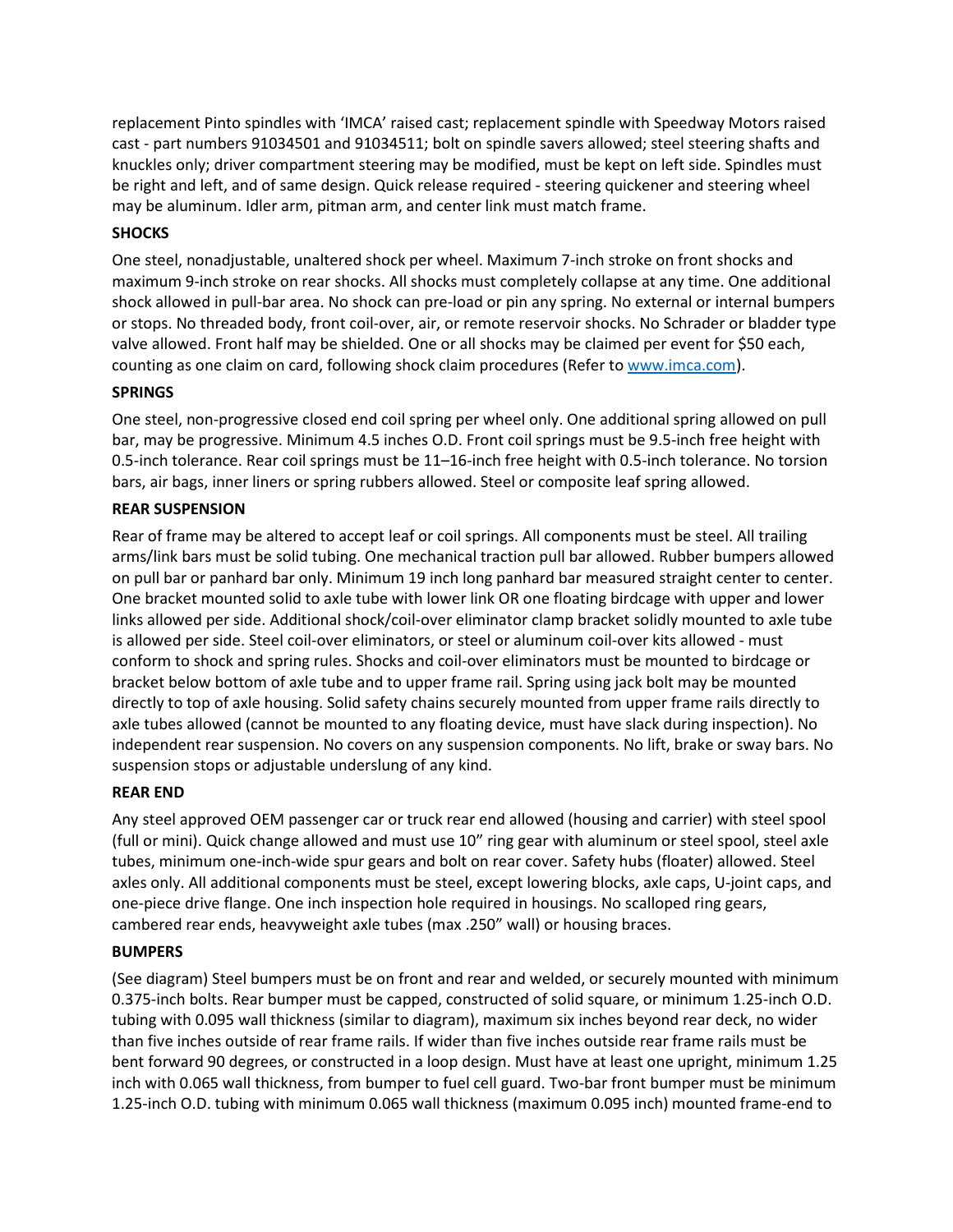frame-end, no wider than width of material outside frame horns and with bottom loop parallel to ground. Top bar must be directly above bottom bar, minimum 6.5 inches apart, measured center to center.

### **TIRES/WHEELS**

Must use unaltered Hoosier Race tire, G60-15 with IMCA stamped on sidewall. No chemical softening, conditioning, or grooving of tires (refer to www.imca.com for automatic penalties). Tires may be ground or straight siped within confines of tread (not past factory straight line). No re-caps. All wheels must be unaltered and display white 'IMCA approved' decal and wheel manufacturer decal. Aluminum wheel spacers only. May use IMCA approved bead lock, on right rear only. External, steel bead lock only and it cannot make wheel any narrower than eight inches and no wider than 8.75 inches. Must use only steel bolts. Foam type or securely bolted plastic outer mud cover allowed on right side wheels. Outer mud cover mounting tabs and rings must be integral to the wheel or bead lock or be securely welded to wheel. Aluminum inner mud cover allowed on left rear only. Rim-mounted bleeder valves allowed. Steel lug nuts only.

### **BRAKES**

Must be steel approved OEM, operative four-wheel, drum or disc. Must maintain minimum OEM dimensions for hubs/rotors and calipers, cannot be lightened. Bolt pattern may be changed. Larger studs allowed. Rear rotors may be aftermarket 0.81-inch thickness (new). Vented solid surface rotors only, no scalloped or ceramic coated rotors. No brake shut-off or pressure sensitive devices. One front to rear proportioning device allowed. Brake lines must be visible. Single link brake caliper floater allowed on rear, one per side.

#### **EXHAUST**

Round tube headers only. All primary header tubes must enter directly into one collector at same point at end of header. Collector and turn down length maximum nineteen inches total. Schoenfeld mufflers, stamped IMCA609, IMCA930, or IMCA935 must be used if track has noise reduction rule of 98 dB or more (exception is California). All exhaust must go through mufflers, two per car, one per header. Valve covers and headers may be modified for pan-evac system. No anti-reversion headers or mufflers, exhaust sensors, merge collectors, extensions, inserts, cones or balance tubes.

#### **FUEL SYSTEM**

Mechanical or belt driven fuel pump only and must be mounted at front of engine. Racing fuel cell required, maximum 32-gallon capacity, must be in minimum 20-gauge steel container. Cell must be securely mounted behind rear axle, between rear tires, minimum of four inches ahead of bumper, minimum of 10 inches above ground. Must mount with minimum one-inch square tubing or two solid steel straps around entire cell, two inches wide and 0.125 inch thick. All cell mounts must be steel, securely welded to frame/cage. Protective tubing must cover rear and extend past both sides of cell. No part of cell shall be lower than protective tubing. Fuel cell vents, including cap vent, must have check valves. If fuel cell does not have aircraft style positive seal filler neck/cap system - a flapper, spring or ball type filler rollover valve is required. Pick-up must be on top or right side of cell. One fuel filter allowed. No cool cans. Air cleaner top/stud cannot direct air into carburetor. No top flow air cleaner housings or cold air boxes. One naturally aspirated two- or four-barrel carburetor only with Holley OEM or OEM replacement booster. Aerosol carburetor is allowed. No ICT type boosters allowed. Fuel shut-off recommended.

# **FUEL**

Gasoline, racing fuel or 99.9% pure methanol allowed. No E85. NO fuel additives of any kind allowed. Fuel sample may be taken from any car at any time.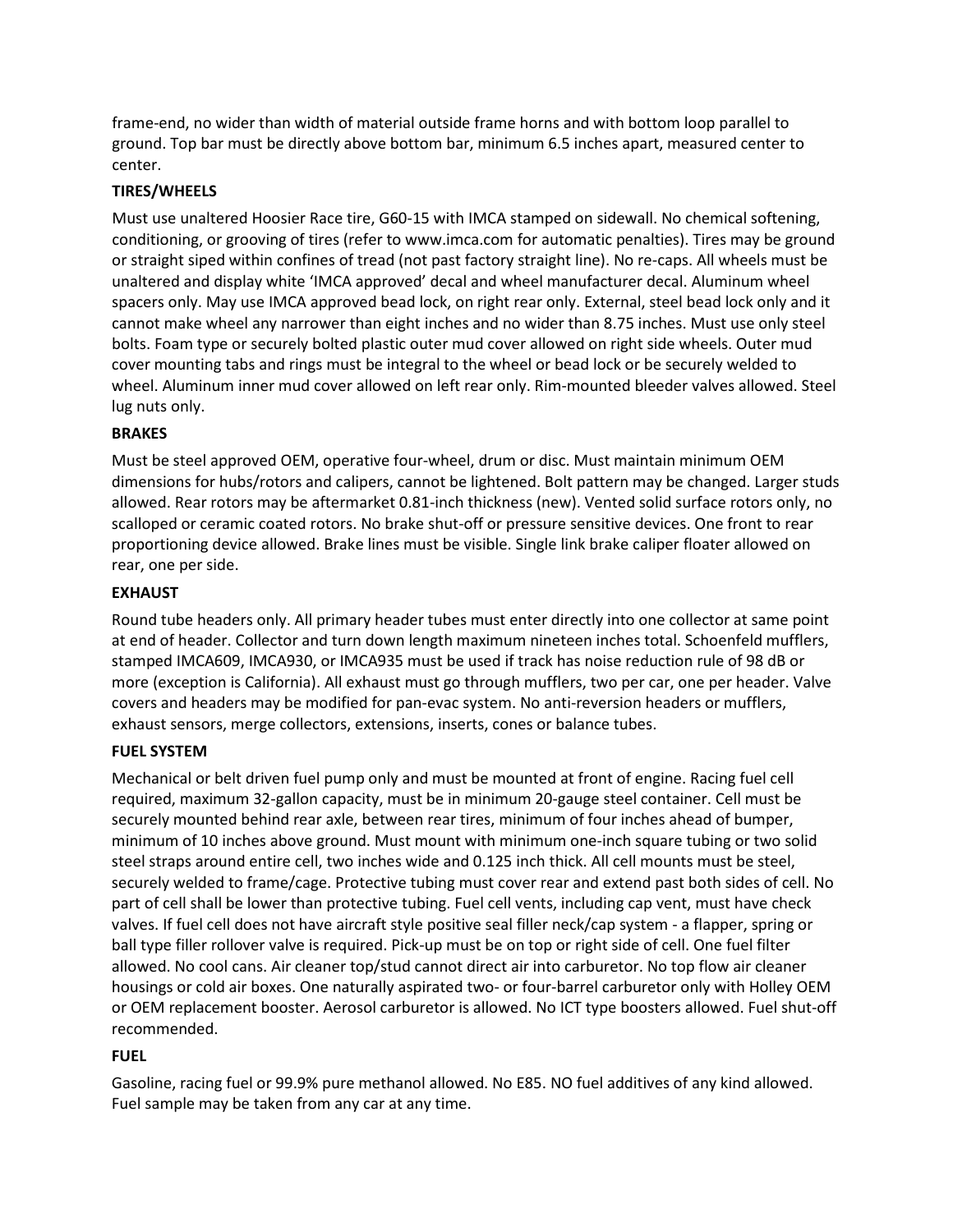#### **WEIGHT**

Minimum weight limit of 2,450 pounds, no tolerance, after race with driver in car. No ballast and/or loose objects in driver compartment, above interior deck or outside body. Ballast must be securely mounted to frame or roll cage and painted white with car number on it. Must be attached with at least two 0.5-inch bolts. No titanium, magnesium, carbon fiber or tungsten products. Exceptions are: carbon fiber rock guard, hood scoop, and magnesium quick change center section. Solid steel fasteners only.

#### **BATTERY/STARTER**

One 12-volt battery only. No lithium batteries. Must be securely mounted between frame rails, and positive terminal must be covered. Car must have capability of starting without being pushed or pulled. Car must leave initial staging area on demand, unaided, or go to rear of that race. Reverse-mount starters with OEM case transmissions only, see transmission rules for specifics.

#### **GUAGES/ELECTRONICS**

No cell phones, unapproved cameras, transmitting or listening devices (exception is one-way Race Receiver radio by officials), timing retard controls, or digital gauges (including tach). No electronic monitoring computer devices capable of storing or transmitting information except memory recall analog tach. Crate engine must use maximum 6,400 rpm rev-limiter. Claim engine must use maximum 7,800 rpm rev-limiter. This may be accomplished using one unaltered, non-adjustable, 12-volt ignition box with one high-end rev-limiter chip, an external setting, or an internal preset. (Refer to www.imca.com for approved ignition systems, rev-limiters and automatic penalties.) No electronic advance curve ignitions allowed. No unapproved or additional ignition accessories allowed. All components must be out of reach of driver, but with rev control easily accessible facing up or out for inspection. All wiring must be visible for inspection. No magnetos or crank triggers. No electronic traction control devices (Refer to www.imca.com for automatic penalties).

#### **TRANSMISSION/DRIVESHAFT**

Must have at least two forward gears and one reverse, plus a neutral position. With engine running and car in still position, must be able to engage car in gear and move forward, then backward. OEM production type or IMCA approved aftermarket transmissions allowed - two-speed, three-speed, fourspeed and automatic. No five speed (or more) transmissions, 'in and out' boxes, or quick-change devices allowed. Functioning shift levers must be in OEM location on all OEM production type transmissions. All belt drive pumps must be mounted on front of engine. Flexplates must be full, steel, unaltered OEM, or OEM replacement. Flywheel/flexplate must bolt to engine between clutch assembly and crankshaft and all driveline components within bellhousing must rotate while car is in any gear. Transmission must be one of the following designs:

**OEM Manual:** Must have a standard OEM case and working disc-type clutch or approved cone or disctype coupler inside an explosion-proof steel bellhousing. One flywheel only, minimum 8.5-inch diameter. Diameter of clutch disc must be a minimum of 5.5 inches. Clutch assembly must be steel, except housing, which must be steel and/or aluminum. Bellhousing can have only a hole for throwout bearing lever or hose, must be 270 degrees around top of clutch and flywheel area. Standard or reverse mount starter allowed, must directly engage flywheel.

**Automatic:** Must remain in OEM or OEM replacement case, with a functioning OEM appearing pump. Aluminum OEM bellhousing may be replaced with aftermarket explosion-proof steel or aluminum bellhousing. Original OEM bellhousing must have approved scattershield constructed of minimum 0.125 inch by three-inch steel, (1) 270 degrees around flexplate

**Aftermarket Manual:** Must be IMCA approved, aluminum case, with internal clutch. Refer to www.imca.com for approved transmissions. Must bolt to explosion-proof steel bellhousing, and use full, steel, unaltered OEM or OEM replacement flexplate with starter mounted in OEM location. No coatings